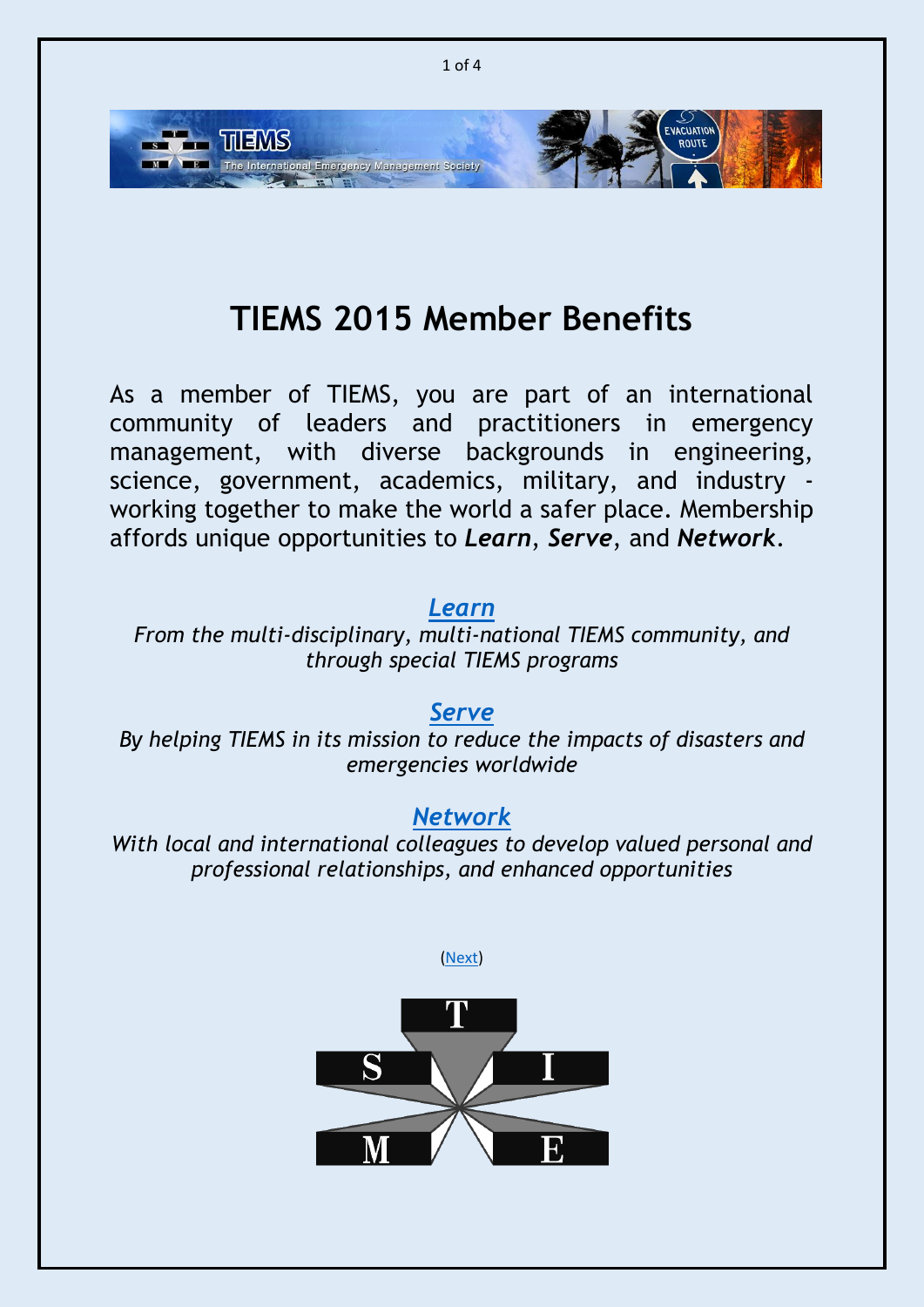

### **Learn**

### <span id="page-1-0"></span>From the multi-disciplinary, multi-national TIEMS community, and through special TIEMS programs:

- *Tap the experience, wisdom, and perspective of the global emergency management community, better preparing you for your work and potential collaborations*
- *Better understand technologies, regulations, organizations, and industries that are important to your work through the TIEMS multidisciplinary network*
- *Access the TIEMS International Education and Training Programs in Emergency and Disaster Management*
- *Obtain the TIEMS QIEDM Certification in International Emergency and Disaster Management*
- *Access the TIEMS electronic library with all papers from TIEMS conferences from 1994 to present*
- *Benefit from the TIEMS Student Support Program*
- *Receive preferential rates for TIEMS conferences and workshops worldwide, and for professional emergency and disaster management journals*

[\(Next](#page-2-0) – [Back\)](#page-0-0)

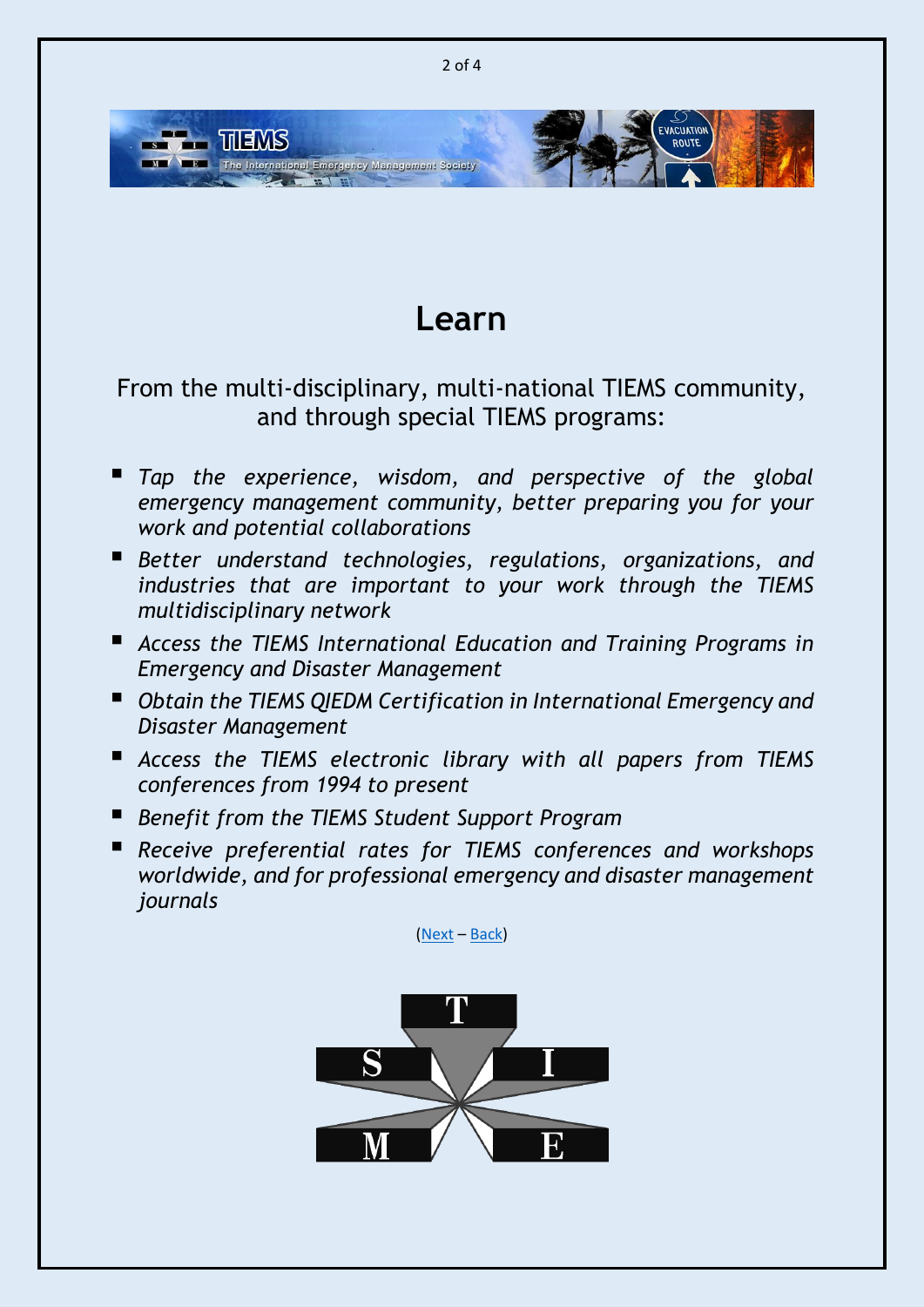

### **Serve**

<span id="page-2-0"></span>By helping TIEMS in its mission to reduce the impacts of disasters and emergencies worldwide:

- *Participate in TIEMS international conferences and workshops to exchange knowledge and engage in discussions of global issues and solutions*
- *Participate as a member of a TIEMS Task Force Group*
- *Become part of the TIEMS Pool of International Experts*
- *Participate in a TIEMS Research, Technology, and Development project*
- Become an elected TIEMS Director or appointed TIEMS Officer in *TIEMS International or in a TIEMS local chapter*